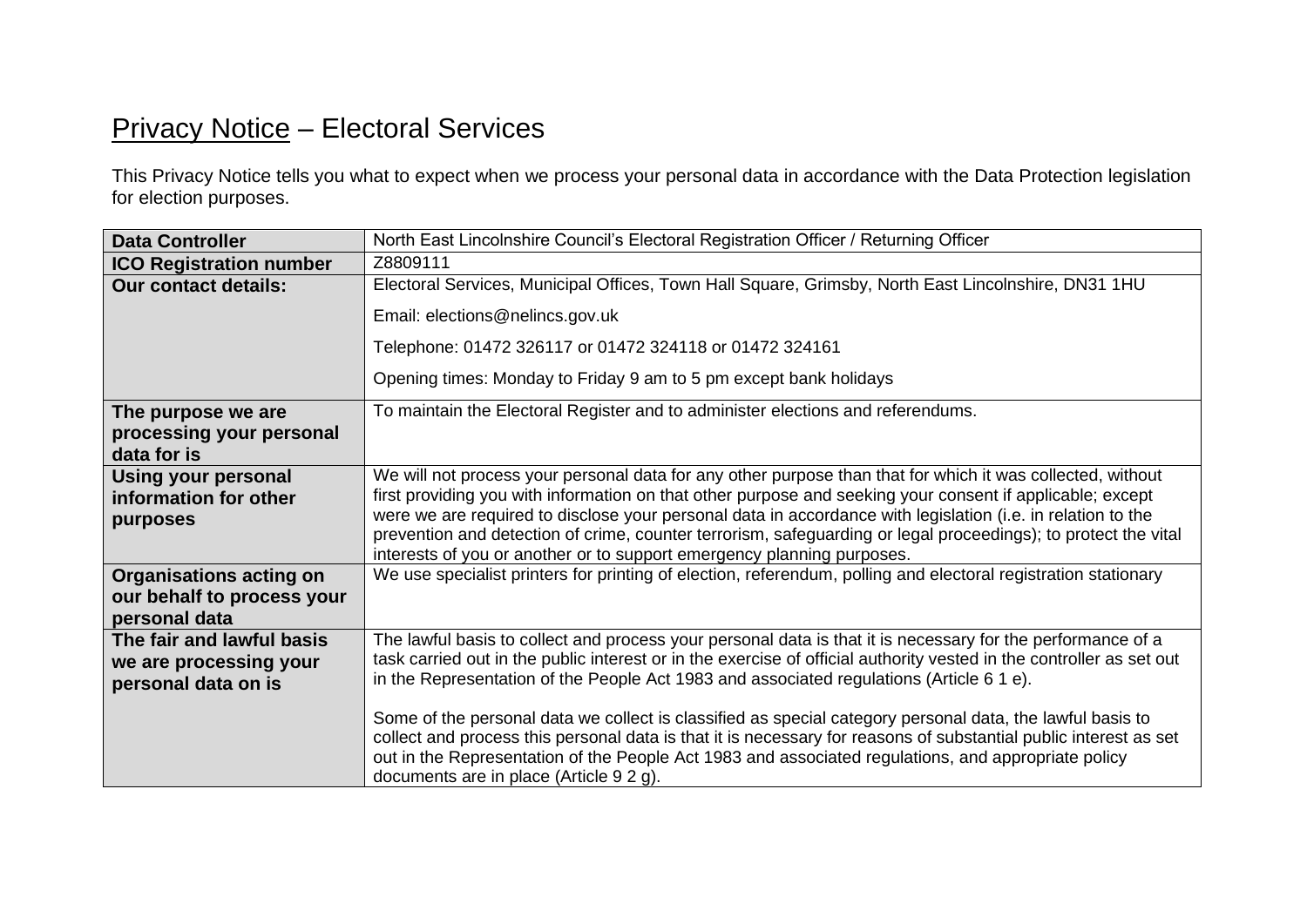| Am I required to provide<br>the Council with my | It is a legal requirement for anyone over the age of 16 and is a British, Commonwealth and European Union<br>citizen to register to vote.         |
|-------------------------------------------------|---------------------------------------------------------------------------------------------------------------------------------------------------|
| personal data                                   |                                                                                                                                                   |
| <b>Does the Council's</b>                       | Not by North East Lincolnshire Council.                                                                                                           |
| processing of my personal                       |                                                                                                                                                   |
| data involve automated                          |                                                                                                                                                   |
| decision-making, including<br>profiling?        |                                                                                                                                                   |
| Can I withdraw my consent                       | No, as we are processing your personal data to comply with statutory obligations.                                                                 |
| for processing                                  |                                                                                                                                                   |
| Who we will share your                          | Disclosure of electoral register information will be in accordance with the Representation of the People Act,                                     |
| personal data with                              | as follows:                                                                                                                                       |
|                                                 |                                                                                                                                                   |
|                                                 | 1. available for public inspection through North East Lincolnshire Council or the British Library;                                                |
|                                                 | 2. copy provided to the Electoral Commission, the Boundary Commissions (which set constituency                                                    |
|                                                 | boundaries for most elections) and the Office for National Statistics;                                                                            |
|                                                 | 3. buyers of the open register;                                                                                                                   |
|                                                 | 4. Credit Reference Agencies who buy the full register. They help other organisations to check the names                                          |
|                                                 | and addresses of people applying for credit. They also use it to carry out identity checks when trying to<br>prevent and detect money laundering; |
|                                                 | 5. bodies with duties relating to security, enforcing the law and preventing and detecting crime including the                                    |
|                                                 | Police or Department of Works and Pensions;                                                                                                       |
|                                                 | 6. other organisations who take part in the National Fraud Initiative;                                                                            |
|                                                 | 7. the registered individual and other occupants of the individuals address;                                                                      |
|                                                 | 8. courts for the purpose of calling people for jury service;                                                                                     |
|                                                 | 9. Council staff, individuals undertaking election duties;                                                                                        |
|                                                 | 10. Political parties, candidates and holders of elected office for electoral purposes; and                                                       |
|                                                 | 11. Department of Works and Pension for the purpose of the Canvass data matching exercise.                                                        |
|                                                 |                                                                                                                                                   |
|                                                 | Disclosure of elections and referendum information will be in accordance with the Representation of the                                           |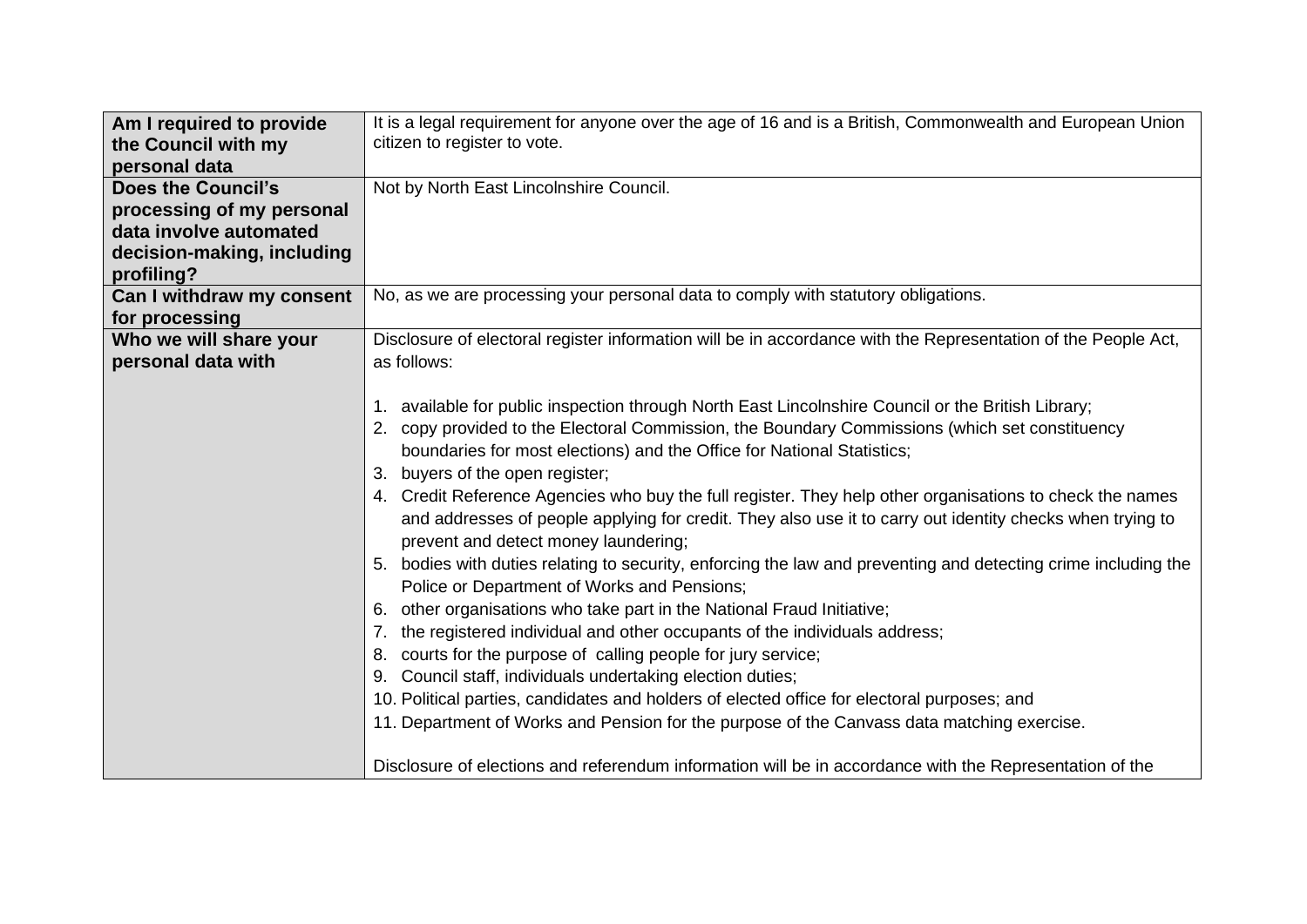|                                                         | People Act and Electoral Registration and Administration Act 2013 to:                                                                                                                                                                                                                                                       |
|---------------------------------------------------------|-----------------------------------------------------------------------------------------------------------------------------------------------------------------------------------------------------------------------------------------------------------------------------------------------------------------------------|
|                                                         | Count Observers; and<br>Into the public domain.                                                                                                                                                                                                                                                                             |
|                                                         | To verify your identity, the data you provide will be processed by the Individual Electoral Registration Digital<br>Service managed by the Cabinet Office. As part of this process, your data will be shared with the<br>Department of Works and Pensions and the Cabinet Office suppliers that are data processors for the |
|                                                         | Individual Electoral Registration Digital Service. You can find more information about this here:<br>https://www.registertovote.service.gov.uk/register-to-vote/privacy                                                                                                                                                     |
| <b>Source of information</b>                            | Person completing the registration form                                                                                                                                                                                                                                                                                     |
|                                                         | Annual canvass for the household which includes data matching with national and local data sets                                                                                                                                                                                                                             |
| <b>Transfers of personal data</b><br>to a third country | Any disclosure of information will be in accordance with the Representation of the People Act and Electoral<br>Registration and Administration Act 2013.                                                                                                                                                                    |
| How long we will retain                                 | Electoral Register information: 1 year for paper registration forms and 15 years for electoral registers.                                                                                                                                                                                                                   |
| your personal data for                                  | Elections and referendum information: 1 year for Nomination papers, 1 year for marked registers, 1 year for<br>election documentation and 2 years for election expenses.                                                                                                                                                    |